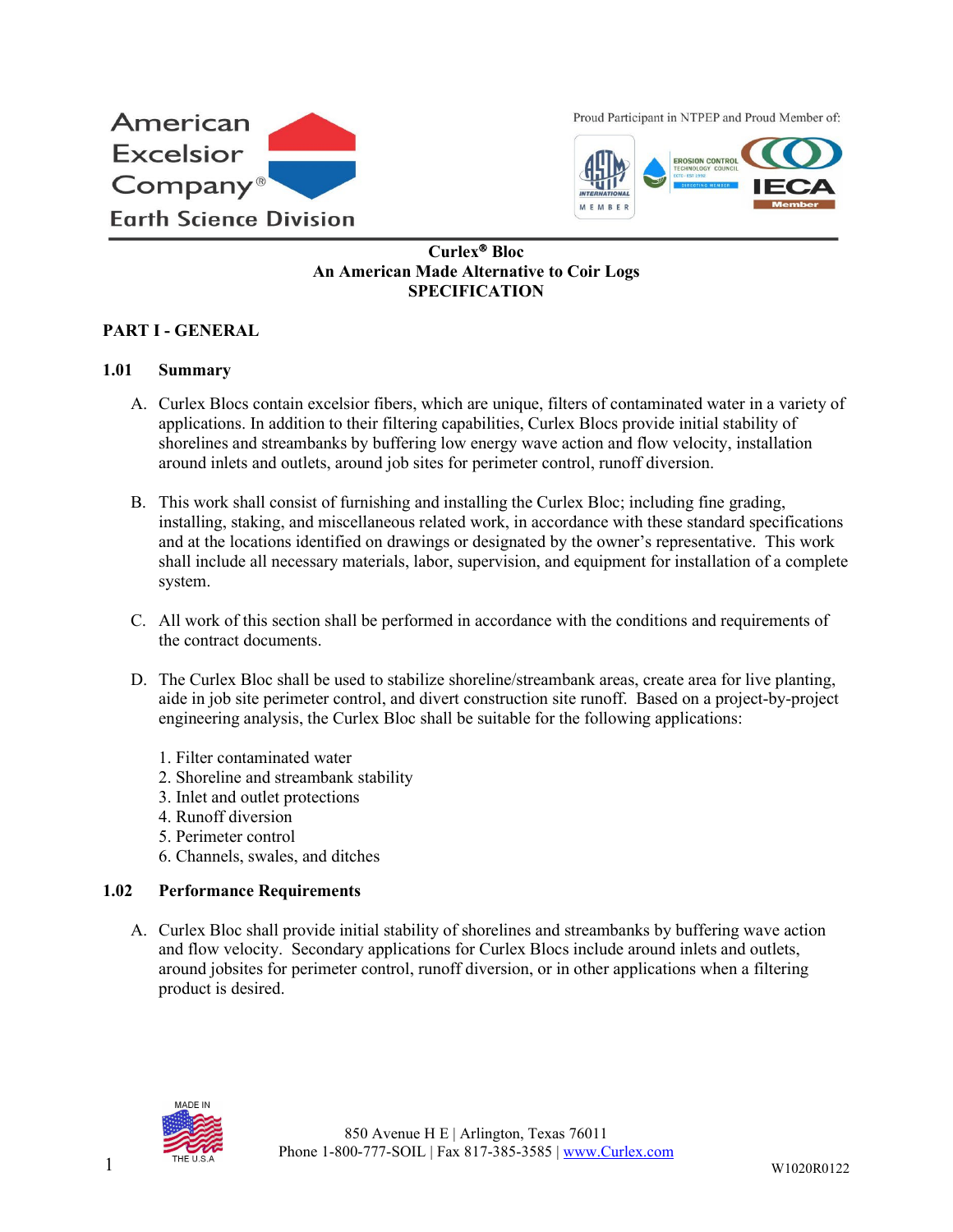B. Curlex Bloc performance requirements:

| Property                                               | Value            | <b>Method</b>                           |
|--------------------------------------------------------|------------------|-----------------------------------------|
| Flow Rate (GPM/ft <sup>2</sup> )                       | $\geq$ 35        | <b>ASTM D5141</b>                       |
| Slope Soil Loss Reduction (%)                          | $\geq 70$        | Quantified research <sup>a</sup>        |
| Removal of Polynuclear Aromatic<br>Hydrocarbons (PAHs) | $\geq 95\%$      | Quantified research <sup>b</sup>        |
| pH Buffering                                           | $8 \pm 3$        | ASTM D1117, modified                    |
| Functional Longevity <sup>c</sup>                      | $\geq$ 36 Months | Documented laboratory and field studies |
| Fly Ash Filtration (TSS)                               | $\geq 95\%$      | Quantified research <sup>d</sup>        |
| Fly Ash Filtration (NTU)                               | $\geq 88\%$      | Quantified research <sup>d</sup>        |

<sup>a</sup> Kelsey, K., T. Johnson, and R. Vavra. 2006. "Needed Information: Testing, Analyses, and Performance Values for Slope Interruption and Perimeter Control BMPs." IECA Conference Proceedings. P. 171-181.

 $<sup>b</sup>$  Boving and Zhang, Chemosphere 54 (2004) 831-839.</sup>

<sup>c</sup> Functional Longevity varies from region to region because of differences in climatic conditions.

<sup>d</sup> Kelsey, K. and M. Murley. (2017, January). Fly Ash Slurry Filtration Using Curlex® Blocs - Quantifying Total Suspended Solids and Turbidity Reduction. Unpublished internal document, ErosionLab.

### **1.03 Submittals**

A. Submittals shall include complete design data, SDS, Installation Guidelines, Manufacturing Material Specifications, Manufacturing Certifications, CAD details, and a Manufacturing Quality Control Program.

### **1.04 Delivery, Storage, and Handling**

- C. Curlex Bloc shall be furnished on pallets to minimize handling.
- D. Curlex Bloc shall be free of defects and voids that would interfere with proper installation or impair performance.
- E. Curlex Bloc shall be stored by the Contractor in a manner that protects them from damage by construction activities.

# **PART II - PRODUCTS**

#### **2.01 Curlex Bloc**

A. Product shall be Curlex Blocs, as manufactured by American Excelsior Company, Arlington, TX (800-777-7645).

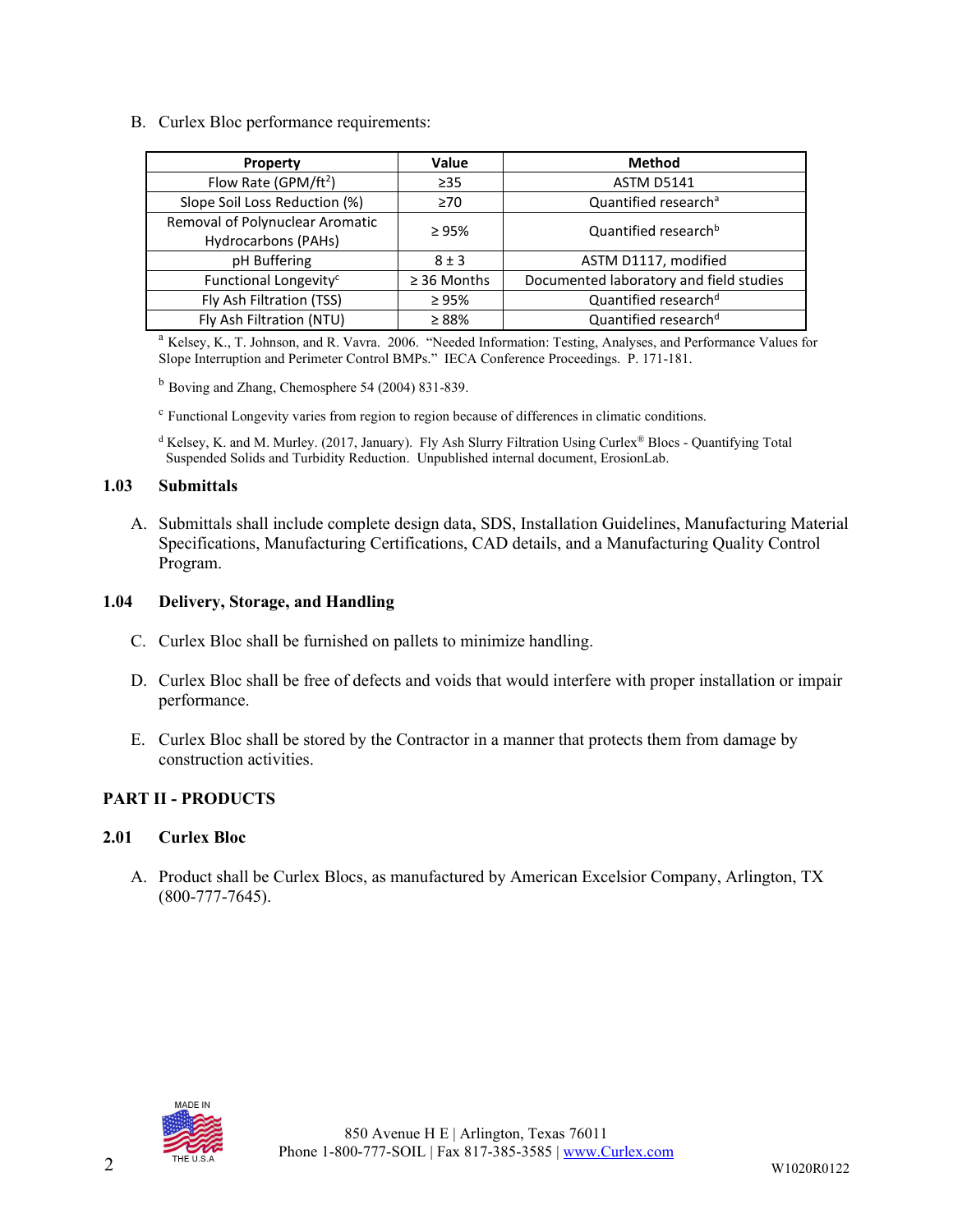B. Curlex Blocs consist of a specific cut of naturally seed free, nontoxic Great Lakes Aspen wood excelsior with 80% of the fibers  $\geq 6$  inches in length inside a durable, flexible tubular netting with metal clips or knotted ends. Curlex Blocs are unique, natural filters of contaminated water in a variety of applications. In addition to their filtering capabilities, Curlex Blocs provide initial stability of shorelines and streambanks by buffering low energy wave action and flow velocity. Secondary applications for Curlex Blocs include around inlets and outlets, around jobsites for perimeter control, runoff diversion, or in other applications when a filtering product is desired. Curlex Blocs may be installed over bare soil or over rolled erosion control products. Curlex Blocs' unique flat footprint provides more intimate contact with subgrade as compared to traditional tubular products such as coir logs and compost socks. In addition, Curlex Blocs are manufactured in the U.S.A. with American fibers as compared to coir fibers that are typically imported from half way across the planet. Products not native to North America shall not be accepted. Curlex Blocs (with biodegradable containment material) are easily abutted with a seamless joint as one end of each Curlex Bloc has an extra flap of containment material to pull over the end of the adjacent Curlex Bloc after placement. If the flaps will not be used, remove the excess material without damaging the secured end of the Curlex Bloc, then abut adjoining ends tightly.

| <b>Product Name</b>      | Curlex Bloc                                | Curlex Bloc HD                             |
|--------------------------|--------------------------------------------|--------------------------------------------|
| Nominal                  | $18$ in x $16$ in                          | 18 in x 16 in                              |
| Dimensions               | $(45.7 \text{ cm} \times 40.6 \text{ cm})$ | $(45.7 \text{ cm} \times 40.6 \text{ cm})$ |
| Length                   | 4.0 ft or $8.0$ ft                         | 4.0 ft or 8.0 ft                           |
| $(+10\%, -0\%)$          | $(1.2 \text{ m or } 2.4 \text{ m})$        | $(1.2 \text{ m or } 2.4 \text{ m})$        |
| Unit Weight <sup>e</sup> | 14.0 lb/ft                                 | 18.0 lb/ft                                 |
| $(\pm 10\%)$             | $(20.8 \text{ kg/m})$                      | $(26.8 \text{ kg/m})$                      |
| Unit Ground              | 192 in $^{2}/$ ft                          | 192 in $^{2}/$ ft                          |
| Contact                  | $(4,064.0 \text{ cm}^2/\text{m})$          | $(4,064.0 \text{ cm}^2/\text{m})$          |
| (minimum)                |                                            |                                            |
| Density <sup>e</sup>     | 7.0 $1b/ft3$                               | $9.0 \frac{\text{lb}}{\text{ft}^3}$        |
| $(\pm 10\%)$             | $(112.1 \text{ kg/m}^3)$                   | $(144.1 \text{ kg/m}^3)$                   |
| Containment              | Synthetic or                               | Synthetic or                               |
| Material <sup>f</sup>    | Biodegradable                              | Biodegradable                              |

C. Curlex Blocs shall have the following nominal material characteristics:

<sup>e</sup> Weight and density are based on a dry fiber weight basis at time of manufacture. Baseline moisture content of Great Lakes Aspen excelsior is 22%.

<sup>f</sup> The optional biodegradable containment material is designed to start degrading during the first year to allow voluntary seed and sediment into the Curlex fiber matrix. The matrix of the Curlex Bloc is the key to the product's performance capabilities. The containment material is a carrier to assist with product shipping and placement into the field.

# **2.02 Stakes**

- A. 1 1/8 in wide x 1 1/8 in thick x 48 in long wooden stakes are recommended for Curlex Bloc installation.
- B. Each wooden stake shall be notched to secure the rope to the Curlex Bloc. The notch shall be located at a minimum 2 in below the top of the stake with the notch opening a minimum of 1 in. See Curlex Bloc CAD Detail for additional installation techniques.

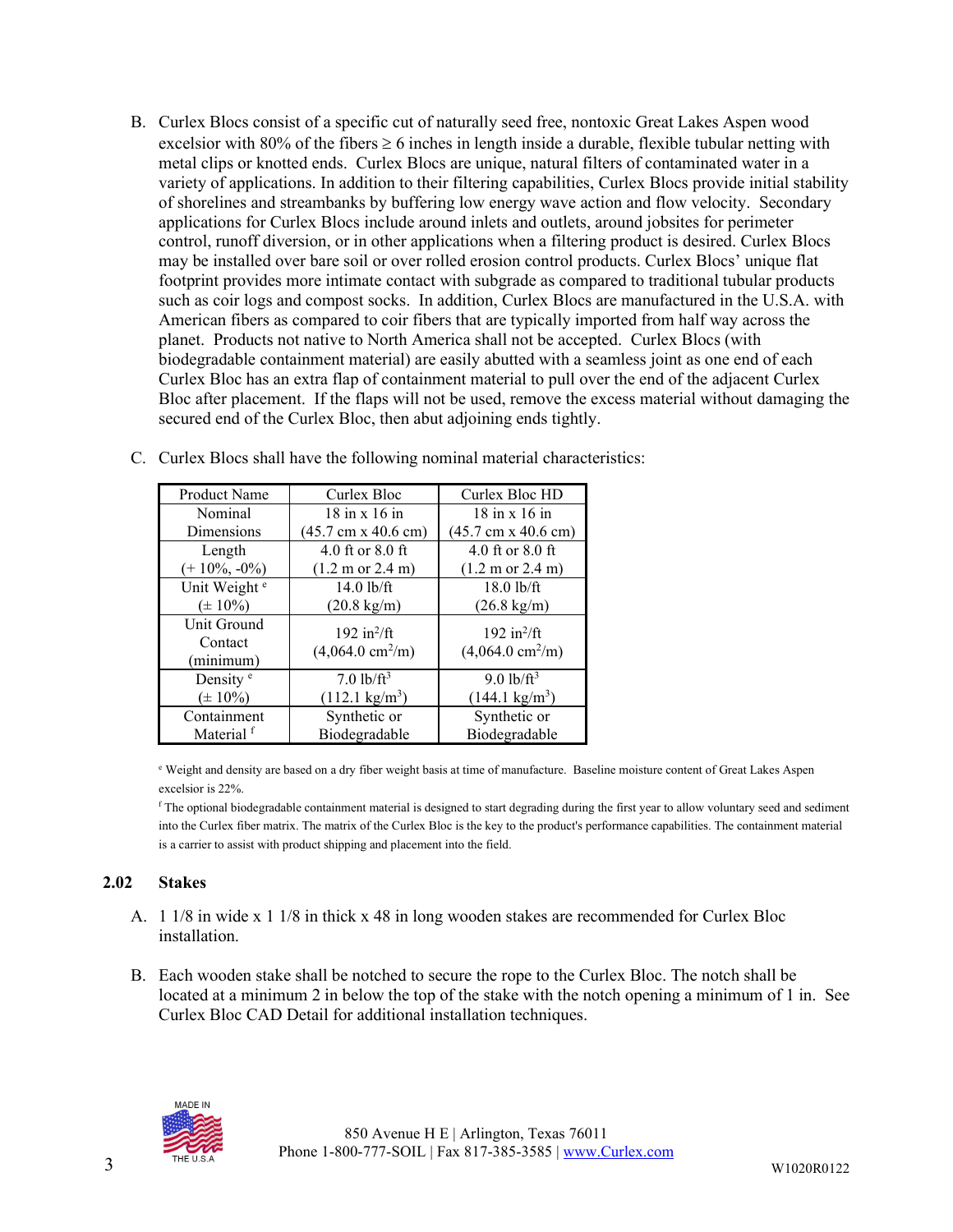### **PART III - EXECUTION**

#### **3.01 Curlex Bloc Supplier Representation**

A. Contractor shall coordinate with the Curlex Bloc supplier for a qualified representative to be present on the job site at the start of installation to provide technical assistance as needed. Contractor shall remain solely responsible for the quality of installation.

### **3.02 Site Preparation**

- A. Before placing Curlex Blocs, the Contractor shall certify that the installation site has been properly formed, graded smooth, has no depressions, voids, soft or uncompacted areas, is free from obstructions such as tree roots, protruding stones or other foreign matter, and is seeded and fertilized according to project specifications where applicable. The Contractor shall not proceed until all unsatisfactory conditions have been remedied. By beginning construction, Contractor signifies that the preceding work is in conformance with this specification.
- B. Contractor shall fine grade the subgrade by hand dressing where necessary to remove local deviations.
- C. No vehicular traffic shall be permitted directly on the Curlex Bloc.

# **3.03 Installation**

- A. Curlex Bloc shall be installed as directed by the owner's representative in accordance to manufacturer's Installation Guidelines and CAD details. The extent of Curlex Blocs shall be as shown on the project drawings.
- B. Curlex Blocs shall be installed parallel to water flow and perpendicular to potential wave action. Applications of Curlex Blocs include natural filters of contaminated runoff, around inlets and outlets, around jobsites for perimeter control, runoff diversion, or other applications when a filtering product is desired.
- C. They may be installed over bare soil or over rolled erosion control products.
- D. On Shorelines and other applications determined by the Engineer, they shall be secured to the subgrade within a trench by a minimum 1 in by 1 in wood stake every two lineal feet across the length of both sides of the Curlex Bloc in an alternating pattern. Pound stakes tightly next to Curlex Bloc leaving approximately 4 in of stake above surface of Curlex Bloc. Notch stakes deep enough to fit rope to be used. Weave rope from stake-to-stake, front-to-back along the length of the Curlex Bloc to secure the Curlex Bloc in place. Pound down stakes flush with surface of Curlex Bloc after rope has been tightly installed. The stakes shall be driven into the subgrade a minimum of 24 in.
- E. Adjoining Curlex Blocs shall be abutted tightly. Curlex Blocs (with biodegradable containment material) are easily abutted with a seamless joint as one end of each Curlex Bloc has an extra flap of containment material to pull over the end of the adjacent Curlex Bloc after placement. Note that each Curlex Bloc with biodegradable containment material contains one end with an extra flap for the abutment joint and one end without the extra flap that will be covered using the extra flap on the adjoining Curlex Bloc. If the flaps will not be used, remove the excess material without damaging the secured end of the Curlex Bloc, then abut adjoining ends tightly.

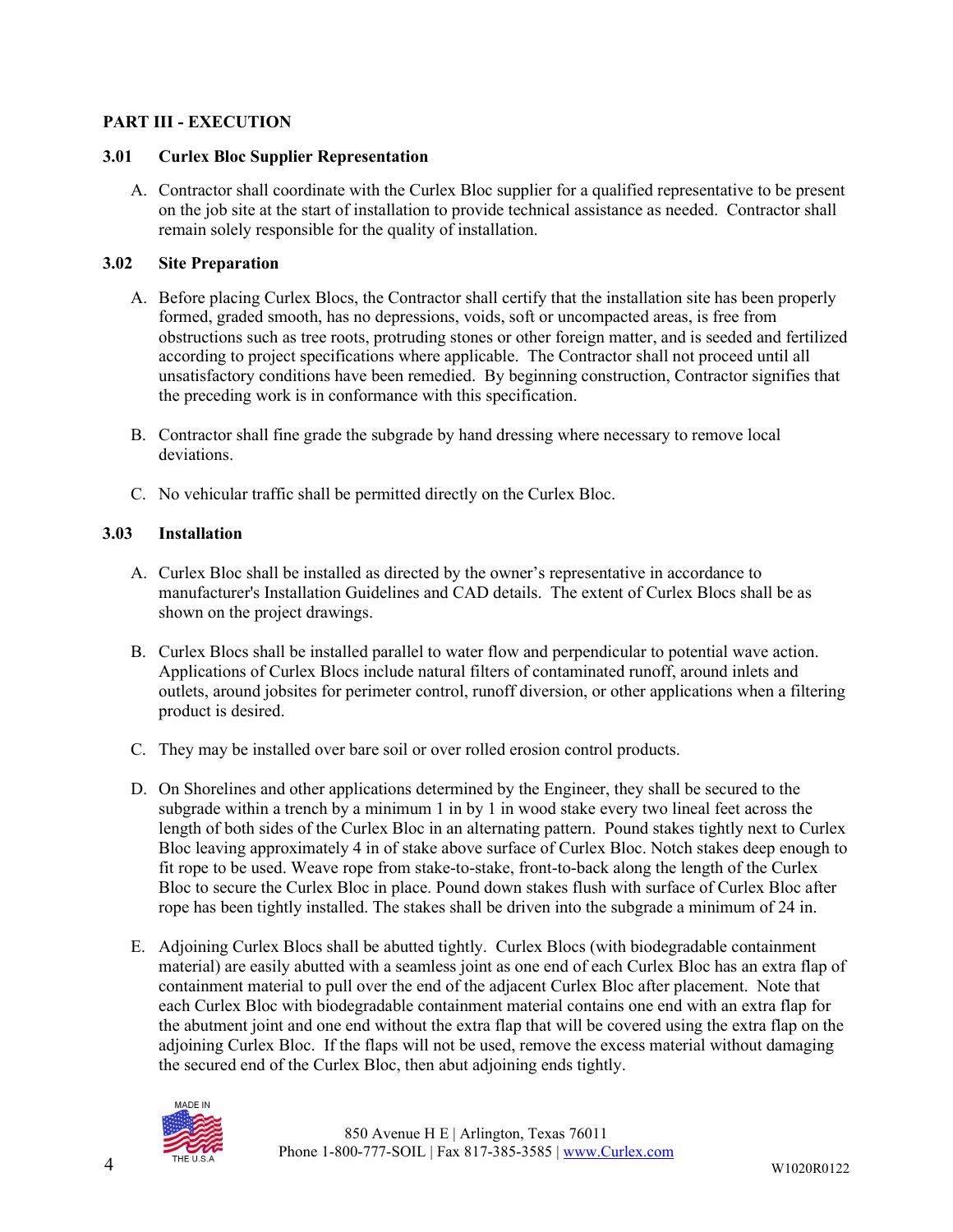- F. Multiple rows of Curlex Blocs may be needed to reach mean high water mark. Check with Engineer for placement details. Project specifications should be reviewed for any unique installation requirements.
- G. Incorporation of live plants through and around Curlex Blocs is common. Ensure sufficient moisture is available for target species selected. Use planting iron to create hole in Curlex Bloc then place plug deep into Curlex Bloc. Typically, plugs are installed in a staggered pattern along the length of the Curlex Bloc.

# **3.04 Quality Assurance**

- A. Curlex Bloc shall not be defective or damaged. Damaged or defective materials shall be replaced at no additional cost to the owner.
- B. Product shall be manufactured in accordance to a documented Quality Control Program. At a minimum, the following procedures and documentation shall be provided upon request:
	- 1. Manufacturing Quality Control Program Manual.
	- 2. Additional inspections for product conformance shall be conducted during the run after the first piece inspection.
	- 3. Moisture content readings recorded for each manufacturing day.
	- 4. Each individual Curlex Bloc shall be inspected, weighed, and documented prior to packaging for conformance to manufacturing specifications.
	- 5. Certification that fibers' raw material source is native to North America.
	- 6. Documentation and record retention for at least two years.

### **3.05 Clean-up**

A. At the completion of this scope of work, Contractor shall remove from the job site and properly dispose of all remaining debris, waste materials, excess materials, and equipment required of or created by Contractor. Disposal of waste materials shall be solely the responsibility of Contractor and shall be done in accordance with applicable waste disposal regulations.

# **3.06 Method of Measurement**

A. Curlex Bloc shall be measured for payment as individual items and the unit of measure shall be each.